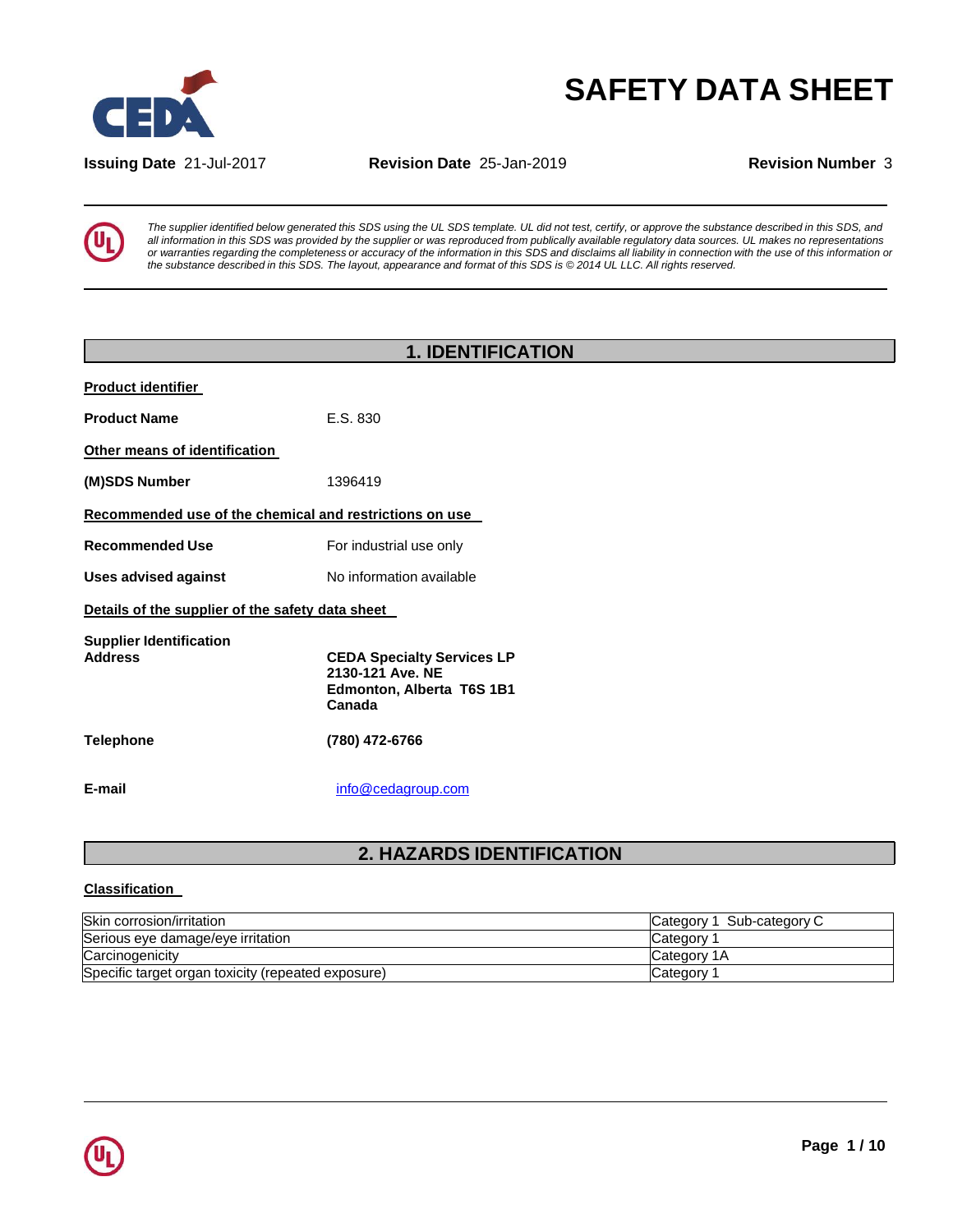**Appearance** Brown **Physical state** Paste / Gel **Odor** Solvent

.

**GHS Label elements, including precautionary statements** 

#### **Danger**

#### **Hazard statements**

May cause cancer Causes damage to organs through prolonged or repeated exposure Causes severe skin burns and eye damage



#### **Precautionary Statements - Prevention**

Obtain special instructions before use

Do not handle until all safety precautions have been read and understood

Wear protective gloves/protective clothing/eye protection/face protection

Do not breathe dust/fume/gas/mist/vapors/spray

Wash face, hands and any exposed skin thoroughly after handling

Do not eat, drink or smoke when using this product

#### **Precautionary Statements - Response**

IF exposed or concerned: Get medical advice/attention

Immediately call a POISON CENTER or doctor

#### **Eyes**

IF IN EYES: Rinse cautiously with water for several minutes. Remove contact lenses, if present and easy to do. Continue rinsing Immediately call a POISON CENTER or doctor

#### **Skin**

IF ON SKIN (or hair): Take off immediately all contaminated clothing. Rinse skin with water/ shower

Wash contaminated clothing before reuse

#### **Inhalation**

IF INHALED: Remove person to fresh air and keep comfortable for breathing Immediately call a POISON CENTER or doctor **Ingestion** IF SWALLOWED: Rinse mouth. DO NOT induce vomiting

#### **Precautionary Statements - Storage**

Store locked up

#### **Precautionary Statements - Disposal**

Dispose of contents/container to an approved waste disposal plant

#### **Other information**

May be harmful if swallowed

# **3. COMPOSITION/INFORMATION ON INGREDIENTS**

#### **Substance**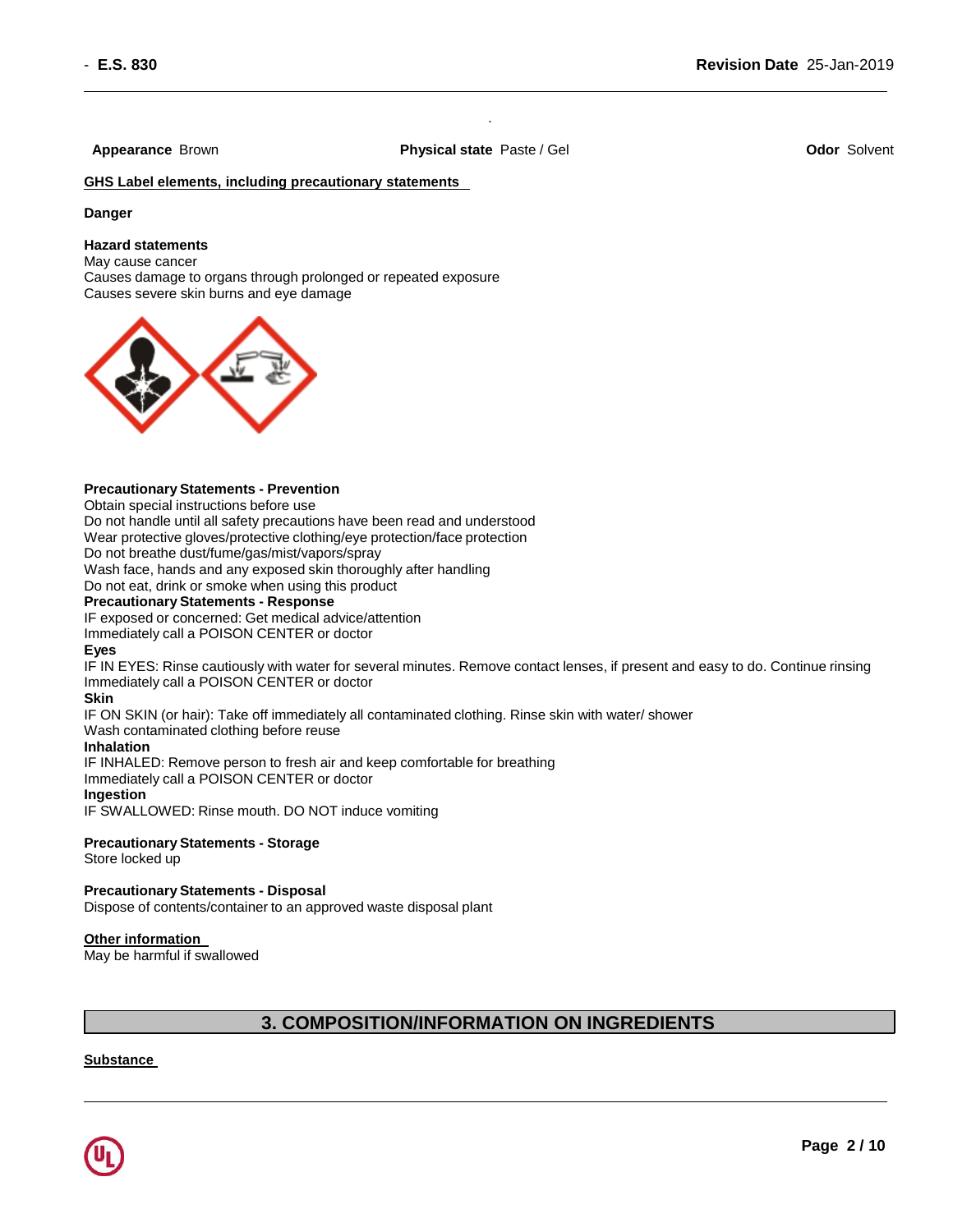Not applicable.

### **Mixture**

| <b>Chemical Name</b>      | CAS-No      | Weight-%  | <b>Hazardous Material</b><br><b>Information Review Act</b><br>registry number (HMIRA<br>registry $#$ ) | Date HMIRA filed and<br>date exemption granted<br>(if applicable) |
|---------------------------|-------------|-----------|--------------------------------------------------------------------------------------------------------|-------------------------------------------------------------------|
| Kaolin                    | 1332-58-7   | 40-45     |                                                                                                        |                                                                   |
| <b>Proprietary Resin</b>  |             | $30 - 35$ |                                                                                                        |                                                                   |
| <b>Iron</b>               | 7439-89-6   | $8 - 13$  |                                                                                                        |                                                                   |
| Refractory ceramic fibers | 142844-00-6 | $5 - 10$  |                                                                                                        |                                                                   |
| Quartz                    | 14808-60-7  | $5 - 10$  |                                                                                                        |                                                                   |
| Cellulose                 | 9004-34-6   |           | -                                                                                                      |                                                                   |

# **4. FIRST AID MEASURES**

| <b>First aid measures</b>                                   |                                                                                                                                                                                                                       |
|-------------------------------------------------------------|-----------------------------------------------------------------------------------------------------------------------------------------------------------------------------------------------------------------------|
| <b>General advice</b>                                       | IF exposed or concerned: Get medical advice/attention. Show this safety data sheet to the<br>doctor in attendance.                                                                                                    |
| <b>Inhalation</b>                                           | IF INHALED: Remove to fresh air and keep at rest in a position comfortable for breathing.<br>Get medical attention immediately if symptoms occur.                                                                     |
| Eye contact                                                 | Do not rub affected area. IF IN EYES: Rinse cautiously with water for several minutes.<br>Remove contact lenses, if present and easy to do. Continue rinsing. Get medical attention<br>immediately if symptoms occur. |
| <b>Skin contact</b>                                         | IF ON SKIN (or hair): Remove/Take off immediately all contaminated clothing. Rinse skin<br>with water/shower. Get medical attention immediately if symptoms occur.                                                    |
| Ingestion                                                   | Rinse mouth thoroughly with water. If swallowed, call a poison control center or physician<br>immediately.                                                                                                            |
| Most important symptoms and effects, both acute and delayed |                                                                                                                                                                                                                       |
| <b>Symptoms</b>                                             | Redness. Burning. May cause blindness. Coughing and/ or wheezing.                                                                                                                                                     |
|                                                             | Indication of any immediate medical attention and special treatment needed                                                                                                                                            |
| Note to physicians                                          | Treat symptomatically.                                                                                                                                                                                                |
|                                                             | <b>5. FIRE-FIGHTING MEASURES</b>                                                                                                                                                                                      |
|                                                             |                                                                                                                                                                                                                       |
| <b>Suitable Extinguishing Media</b>                         | Use extinguishing measures that are appropriate to local circumstances and the<br>surrounding environment.                                                                                                            |
| Unsuitable extinguishing media                              | CAUTION: Use of water spray when fighting fire may be inefficient.                                                                                                                                                    |

**Specific hazards arising from the chemical** No information available.

**Hazardous Combustion Products** Carbon oxides.

#### **Explosion Data**

**Sensitivity to Mechanical Impact** None.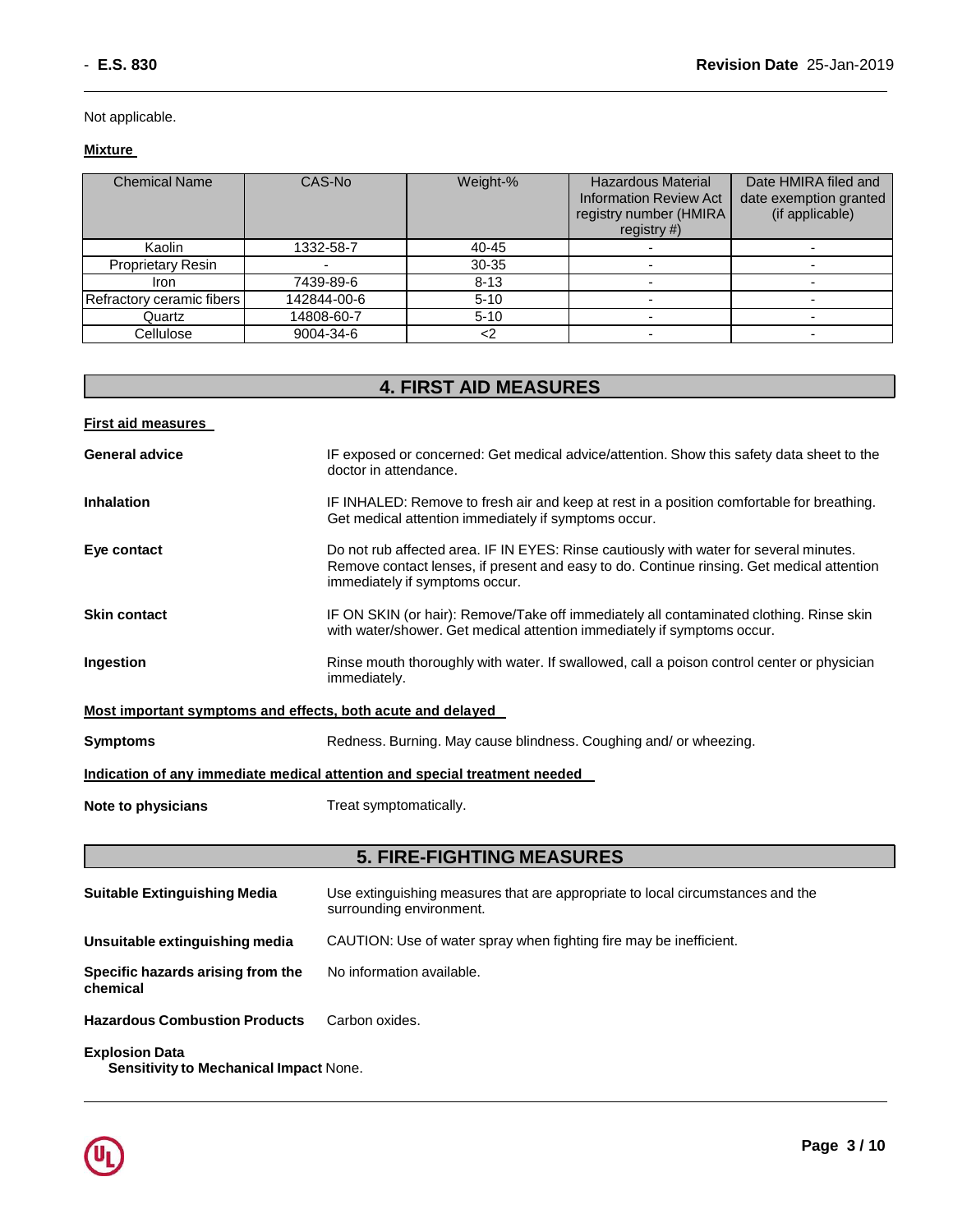**Sensitivity to Static Discharge** None.

**Special protective equipment for fire-fighters**

Firefighters should wear self-contained breathing apparatus and full firefighting turnout gear. Use personal protection equipment.

## **6. ACCIDENTAL RELEASE MEASURES**

|                                                      | Personal precautions, protective equipment and emergency procedures                                              |
|------------------------------------------------------|------------------------------------------------------------------------------------------------------------------|
| <b>Personal precautions</b>                          | Ensure adequate ventilation. Use personal protective equipment as required. Evacuate<br>personnel to safe areas. |
| <b>Other Information</b>                             | Refer to protective measures listed in Sections 7 and 8.                                                         |
| <b>Environmental precautions</b>                     |                                                                                                                  |
| <b>Environmental precautions</b>                     | See Section 12 for additional Ecological Information.                                                            |
| Methods and material for containment and cleaning up |                                                                                                                  |
| <b>Methods for containment</b>                       | Prevent further leakage or spillage if safe to do so.                                                            |
| Methods for cleaning up                              | Pick up and transfer to properly labeled containers.                                                             |
| <b>Prevention of secondary hazards</b>               | Clean contaminated objects and areas thoroughly observing environmental regulations.                             |

# **7. HANDLING AND STORAGE**

**Precautions for safe handling Advice on safe handling** Handle in accordance with good industrial hygiene and safety practice. Avoid contact with skin, eyes or clothing. Ensure adequate ventilation. **Conditions for safe storage, including any incompatibilities Storage Conditions** Keep containers tightly closed in a dry, cool and well-ventilated place.

# **8. EXPOSURE CONTROLS/PERSONAL PROTECTION**

#### **Control parameters**

#### **Exposure Limits** .

| <b>Chemical Name</b> | <b>ACGIHTLV</b>                           | <b>OSHA PEL</b>                           | <b>NIOSH IDLH</b>                          |
|----------------------|-------------------------------------------|-------------------------------------------|--------------------------------------------|
| Kaolin               | TWA: $2 \text{ mg/m}^3$ particulate       | TWA: $15 \text{ mg/m}^3$ total dust       | TWA: 10 $mq/m3$ total dust                 |
| 1332-58-7            | matter containing no asbestos             | TWA: 5 mg/m <sup>3</sup> respirable       | TWA: 5 mg/m <sup>3</sup> respirable dust   |
|                      | and <1% crystalline silica,               | fraction                                  |                                            |
|                      | respirable fraction                       | (vacated) TWA: 10 mg/m <sup>3</sup> total |                                            |
|                      |                                           | dust                                      |                                            |
|                      |                                           | (vacated) TWA: $5 \text{ mg/m}^3$         |                                            |
|                      |                                           | respirable fraction                       |                                            |
| Quartz               | TWA: $0.025$ mg/m <sup>3</sup> respirable | TWA: $0.1 \text{ mg/m}^3$ (vacated)       | IDLH: 50 mg/m <sup>3</sup> respirable dust |
| 14808-60-7           | fraction                                  |                                           | TWA: 0.05 mg/m <sup>3</sup> respirable     |
|                      |                                           |                                           | dust                                       |

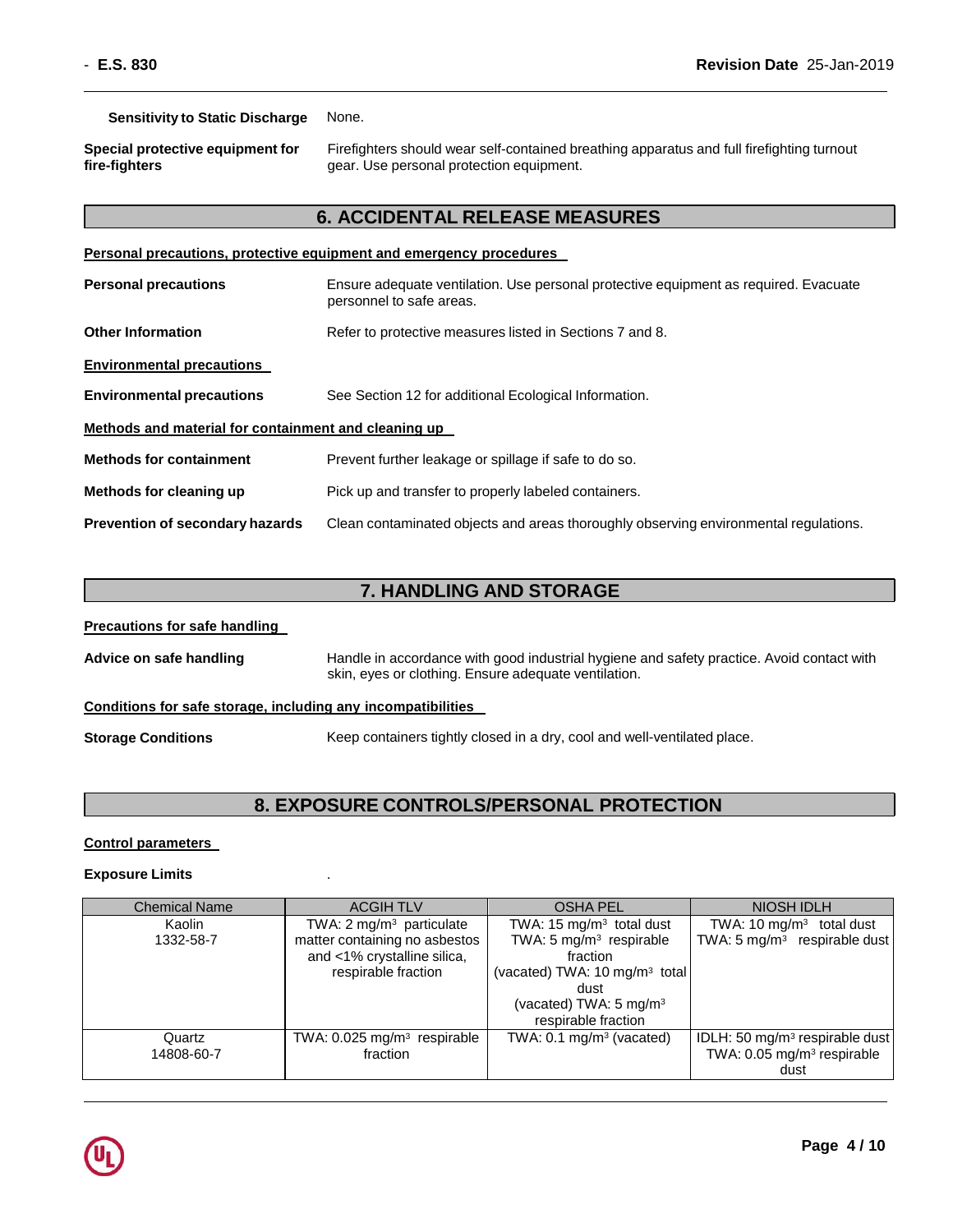| Cellulose<br>$9004 - 34 - 6$ |                                                       | TWA: $10 \text{ mg/m}^3$ |                                                     | TWA: 15 mg/m <sup>3</sup> total dust<br>TWA: $5 \text{ mg/m}^3$ respirable | TWA: $10 \text{ mg/m}^3$<br>total dust<br>TWA: 5 mg/m <sup>3</sup> respirable dust |
|------------------------------|-------------------------------------------------------|--------------------------|-----------------------------------------------------|----------------------------------------------------------------------------|------------------------------------------------------------------------------------|
|                              |                                                       |                          |                                                     | fraction<br>(vacated) TWA: 15 mg/m <sup>3</sup> total                      |                                                                                    |
|                              |                                                       |                          |                                                     | dust<br>(vacated) TWA: $5 \text{ mg/m}^3$<br>respirable fraction           |                                                                                    |
| <b>Chemical Name</b>         | Alberta                                               |                          | <b>British Columbia</b>                             | Ontario TWAEV                                                              | Quebec                                                                             |
| Kaolin<br>1332-58-7          | TWA: $2 \text{ mg/m}^3$                               |                          | TWA: $2 \text{ mg/m}^3$                             | TWA: $2 \text{ mg/m}^3$                                                    | TWA: $5 \text{ mg/m}^3$                                                            |
| Quartz<br>14808-60-7         | TWA: 0.025 mg/m <sup>3</sup>                          |                          | TWA: 0.025 mg/m <sup>3</sup>                        | TWA: 0.10 mg/m <sup>3</sup>                                                | TWA: $0.1$ mg/m <sup>3</sup>                                                       |
| Cellulose<br>9004-34-6       | TWA: 10 mg/m <sup>3</sup> TWA: 5<br>mg/m <sup>3</sup> |                          | TWA: $10 \text{ mg/m}^3$<br>TWA: $3 \text{ mg/m}^3$ | TWA: $10 \text{ mg/m}^3$                                                   | TWA: 10 mg/m <sup>3</sup> TWA: 5<br>mq/m <sup>3</sup>                              |

**Other Exposure Guidelines** Vacated limits revoked by the Court of Appeals decision in AFL-CIO v. OSHA, 965 F.2d 962 (11th Cir., 1992). See section 15 for national exposure control parameters.

#### **Appropriate engineering controls**

| <b>Engineering controls</b>           | <b>Showers</b><br>Eyewash stations<br>Ventilation systems.                                                                                                                                            |
|---------------------------------------|-------------------------------------------------------------------------------------------------------------------------------------------------------------------------------------------------------|
|                                       | Individual protection measures, such as personal protective equipment                                                                                                                                 |
| <b>Eye/face protection</b>            | Wear safety glasses with side shields (or goggles).                                                                                                                                                   |
| <b>Hand protection</b>                | Wear suitable gloves. Protective gloves. Viton™. Nitrile rubber. Neoprene gloves. Rubber<br>gloves.                                                                                                   |
| Skin and body protection              | Wear suitable protective clothing. Long sleeved clothing.                                                                                                                                             |
| <b>Respiratory protection</b>         | No protective equipment is needed under normal use conditions. If exposure limits are<br>exceeded or irritation is experienced, ventilation and evacuation may be required.                           |
| <b>General hygiene considerations</b> | Handle in accordance with good industrial hygiene and safety practice. Do not eat, drink or<br>smoke when using this product. Wash hands before breaks and immediately after handling<br>the product. |

# **9. PHYSICAL AND CHEMICAL PROPERTIES**

| Paste / Gel       |                       |
|-------------------|-----------------------|
| Brown             |                       |
| Solvent           |                       |
| <b>Brown</b>      |                       |
| Not applicable    |                       |
| <b>Values</b>     | <b>Remarks Method</b> |
| 6.2               | None known            |
| No data available | None known            |
| No data available | None known            |
| 127 °C            | None known            |
| No data available | None known            |
| No data available | None known            |
|                   | None known            |
| No data available |                       |
| No data available |                       |
|                   |                       |

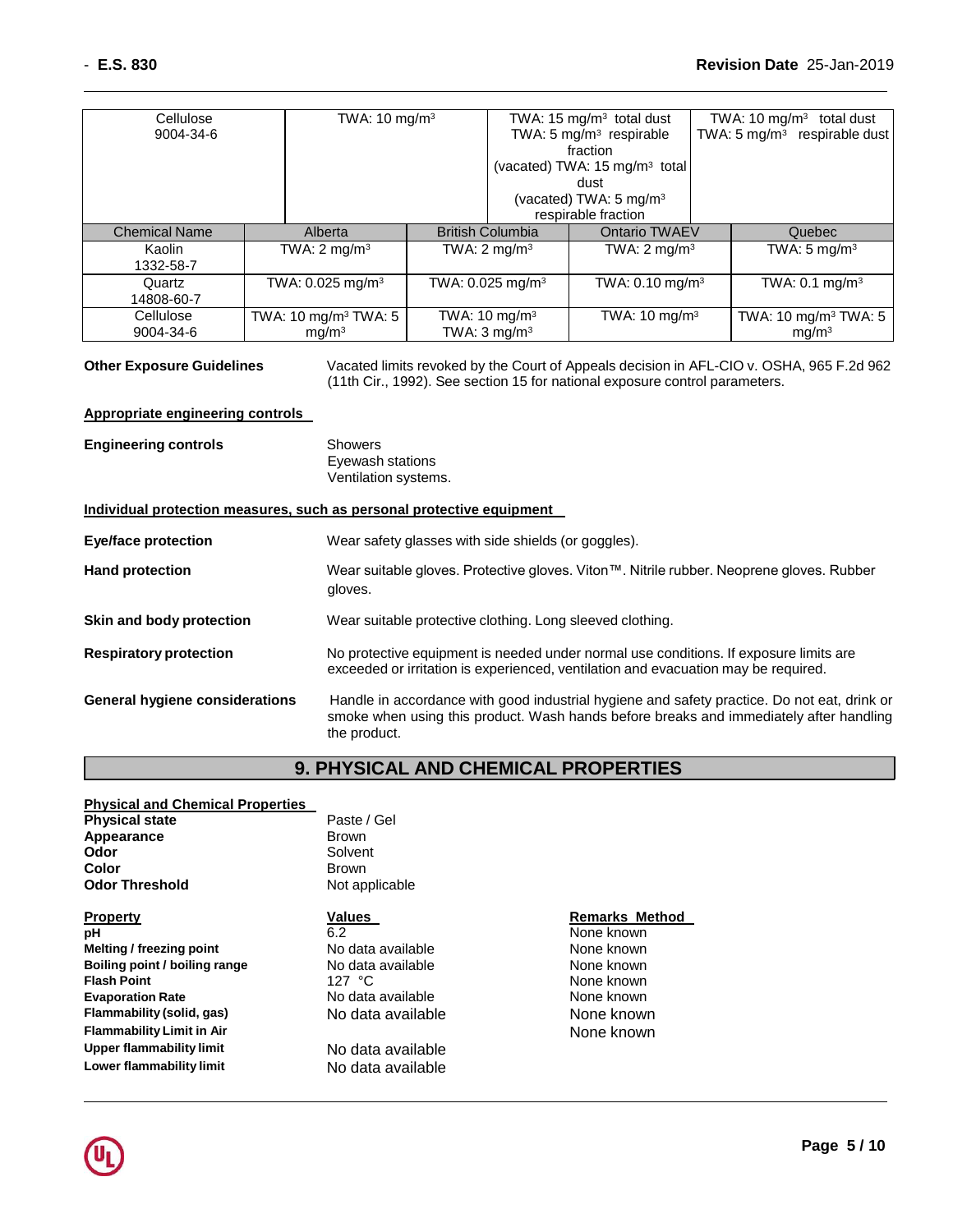| Vapor pressure                         | Solvent only, mixture not tested: 0.6<br>kPa (2.2 mmHg) @ 20*C | None known |
|----------------------------------------|----------------------------------------------------------------|------------|
| Vapor density                          | Solvent only, mixture not tested: 5.5<br>$(air=1)$             | None known |
| <b>Relative density</b>                | 1.32                                                           | None known |
| <b>Water Solubility</b>                | Virtually insoluble                                            |            |
| Solubility(ies)                        | No data available                                              | None known |
| Partition coefficient: n-octanol/water | Not Established                                                |            |
| <b>Autoignition temperature</b>        | No data available                                              | None known |
| <b>Decomposition temperature</b>       | No data available                                              | None known |
| <b>Kinematic viscosity</b>             | No data available                                              | None known |
| <b>Dynamic viscosity</b>               | No data available                                              | None known |
| <b>Explosive properties</b>            | No information available                                       |            |
| <b>Oxidizing properties</b>            | No information available                                       |            |
| <b>Other Information</b>               |                                                                |            |
| <b>Softening Point</b>                 | No information available                                       |            |
| <b>Molecular Weight</b>                | No information available                                       |            |
| <b>VOC Content (%)</b>                 | 6                                                              |            |
| <b>Liquid Density</b>                  | No information available                                       |            |
| <b>Bulk Density</b>                    | No information available                                       |            |
| <b>Particle Size</b>                   | No information available                                       |            |
| <b>Particle Size Distribution</b>      | No information available                                       |            |
|                                        |                                                                |            |

### **10. STABILITY AND REACTIVITY**

| <b>Reactivity</b>                                                       | No information available. Chemical        |
|-------------------------------------------------------------------------|-------------------------------------------|
| stability                                                               | Stable under normal conditions.           |
| <b>Possibility of Hazardous Reactions</b> None under normal processing. |                                           |
| <b>Hazardous Polymerization</b>                                         | Hazardous polymerization does not occur.  |
| <b>Conditions to avoid</b>                                              | None known based on information supplied. |
| Incompatible materials                                                  | None known based on information supplied. |
|                                                                         |                                           |

**Hazardous Decomposition Products** Carbon oxides.

# **11. TOXICOLOGICAL INFORMATION**

#### **Information on likely routes of exposure**

#### **Product Information**

**Inhalation** Specific test data for the substance or mixture is not available. Corrosive by inhalation. (based on components). Inhalation of corrosive fumes/gases may cause coughing, choking, headache, dizziness, and weakness for several hours. Pulmonary edema may occur with tightness in the chest, shortness of breath, bluish skin, decreased blood pressure, and increased heart rate. Inhaled corrosive substances can lead to a toxic edema of the lungs. Pulmonary edema can be fatal.

**Eye contact** Specific test data for the substance or mixture is not available. Causes burns. (based on components). Corrosive to the eyes and may cause severe damage including blindness. Causes serious eye damage. May cause irreversible damage to eyes.

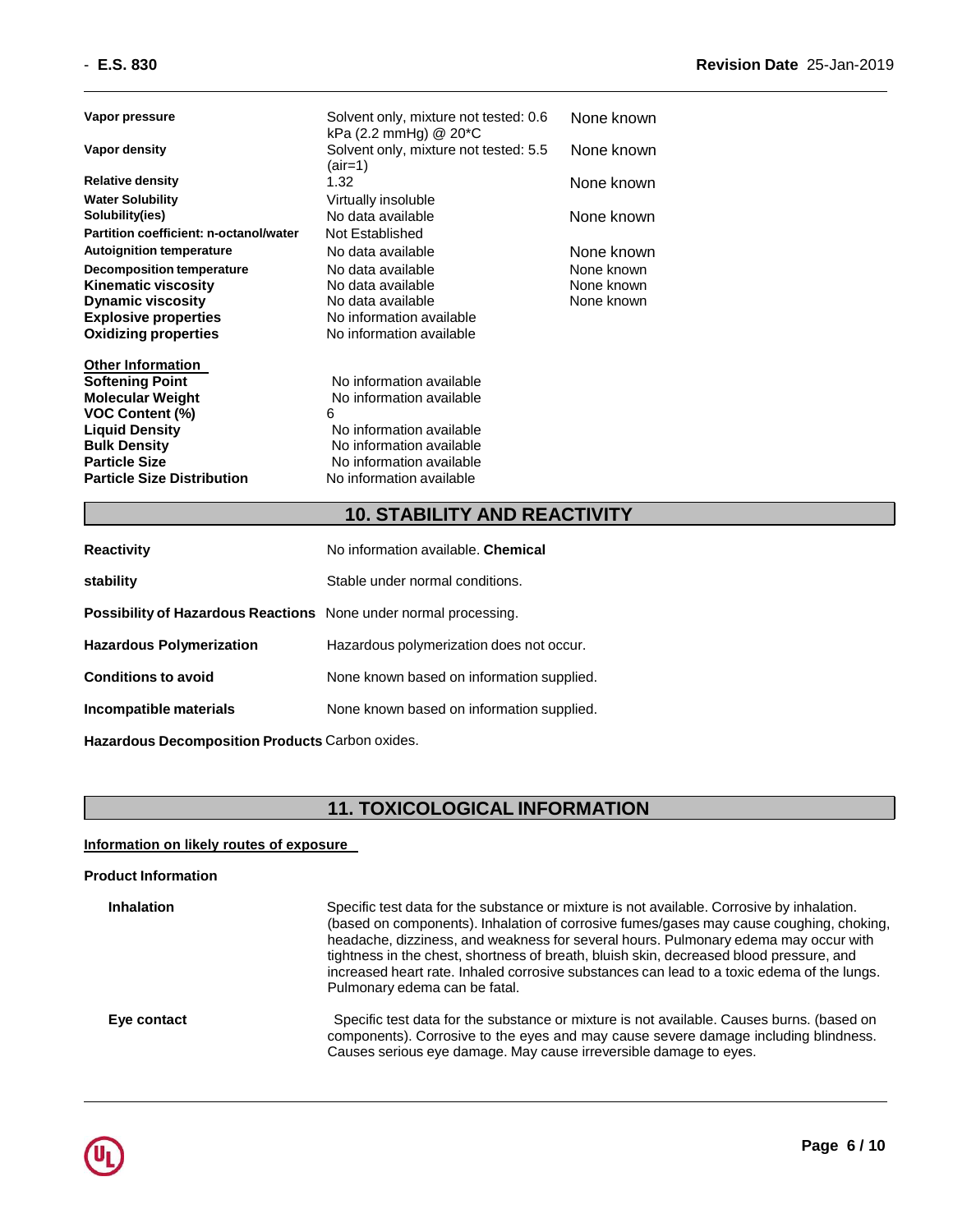| <b>Skin contact</b>                  | Specific test data for the substance or mixture is not available. (based on components).<br>Prolonged skin contact causes burns. Symptoms may be delayed.                                                                                                                                                                                                                                                                                                                                  |
|--------------------------------------|--------------------------------------------------------------------------------------------------------------------------------------------------------------------------------------------------------------------------------------------------------------------------------------------------------------------------------------------------------------------------------------------------------------------------------------------------------------------------------------------|
| Ingestion                            | Specific test data for the substance or mixture is not available. Causes burns. (based on<br>components). Ingestion causes burns of the upper digestive and respiratory tracts. May<br>cause severe burning pain in the mouth and stomach with vomiting and diarrhea of dark<br>blood. Blood pressure may decrease. Brownish or yellowish stains may be seen around the<br>mouth. Swelling of the throat may cause shortness of breath and choking. May cause lung<br>damage if swallowed. |
| Information on toxicological effects |                                                                                                                                                                                                                                                                                                                                                                                                                                                                                            |

**Symptoms** Redness. Burning. May cause blindness. Coughing and/ or wheezing.

#### **Numerical measures of toxicity**

#### **Acute Toxicity**

# **The following values are calculated based on chapter 3.1 of the GHS document** .

**ATEmix (oral)** 5,000.00 mg/kg

| Unknown acute toxicity |  |
|------------------------|--|
|                        |  |

## **No information available**

#### **Component Information**

| <b>Chemical Name</b> | LD50 Oral            | LD50 Dermal           | Inhalation LC50                           |
|----------------------|----------------------|-----------------------|-------------------------------------------|
| Kaolin               | Rat<br>> 5000 ma/ka  | ˈRat<br>> 5000 ma/ka  |                                           |
| Iron                 | ′ Rat<br>$=$ 30 g/kg |                       |                                           |
| Cellulose            | , Rat<br>> 5 g/kg    | ' Rabbit,<br>> 2 g/kg | $(Rat)$ 4 h<br>$> 5800$ mg/m <sup>3</sup> |

#### **Delayed and immediate effects as well as chronic effects from short and long-term exposure**

| <b>Skin corrosion/irritation</b>         | Classification based on data available for ingredients. Prolonged skin contact causes burns.             |
|------------------------------------------|----------------------------------------------------------------------------------------------------------|
| Serious eye damage/eye irritation        | Classification based on data available for ingredients. Causes burns. Risk of serious<br>damage to eyes. |
| <b>Respiratory or skin sensitization</b> | No information available.                                                                                |
| Germ cell mutagenicity                   | No information available.                                                                                |
| Carcinogenicity                          | Classification based on data available for ingredients. Contains a known or suspected<br>carcinogen.     |

The table below indicates whether each agency has listed any ingredient as a carcinogen.

| <b>Chemical Name</b>      | ACGIH | <b>IARC</b> | <b>NTP</b>             | <b>OSHA</b> |
|---------------------------|-------|-------------|------------------------|-------------|
| Refractory ceramic fibers | Α2    | Group 2B    | Reasonably Anticipated |             |
| 142844-00-6               |       |             |                        |             |
| Quartz                    | A2    | Group 1     | Known                  |             |
| 14808-60-7                |       |             |                        |             |

#### **Legend**

**ACGIH (American Conference of Governmental Industrial Hygienists)** A2 - Suspected Human Carcinogen **IARC (International Agency for Research on Cancer)** Group 1 - Carcinogenic to Humans Group 2B - Possibly Carcinogenic to Humans **NTP (National Toxicology Program)** Known - Known Carcinogen Reasonably Anticipated - Reasonably Anticipated to be a Human Carcinogen **OSHA (Occupational Safety and Health Administration of the US Department of Labor)** X - Present

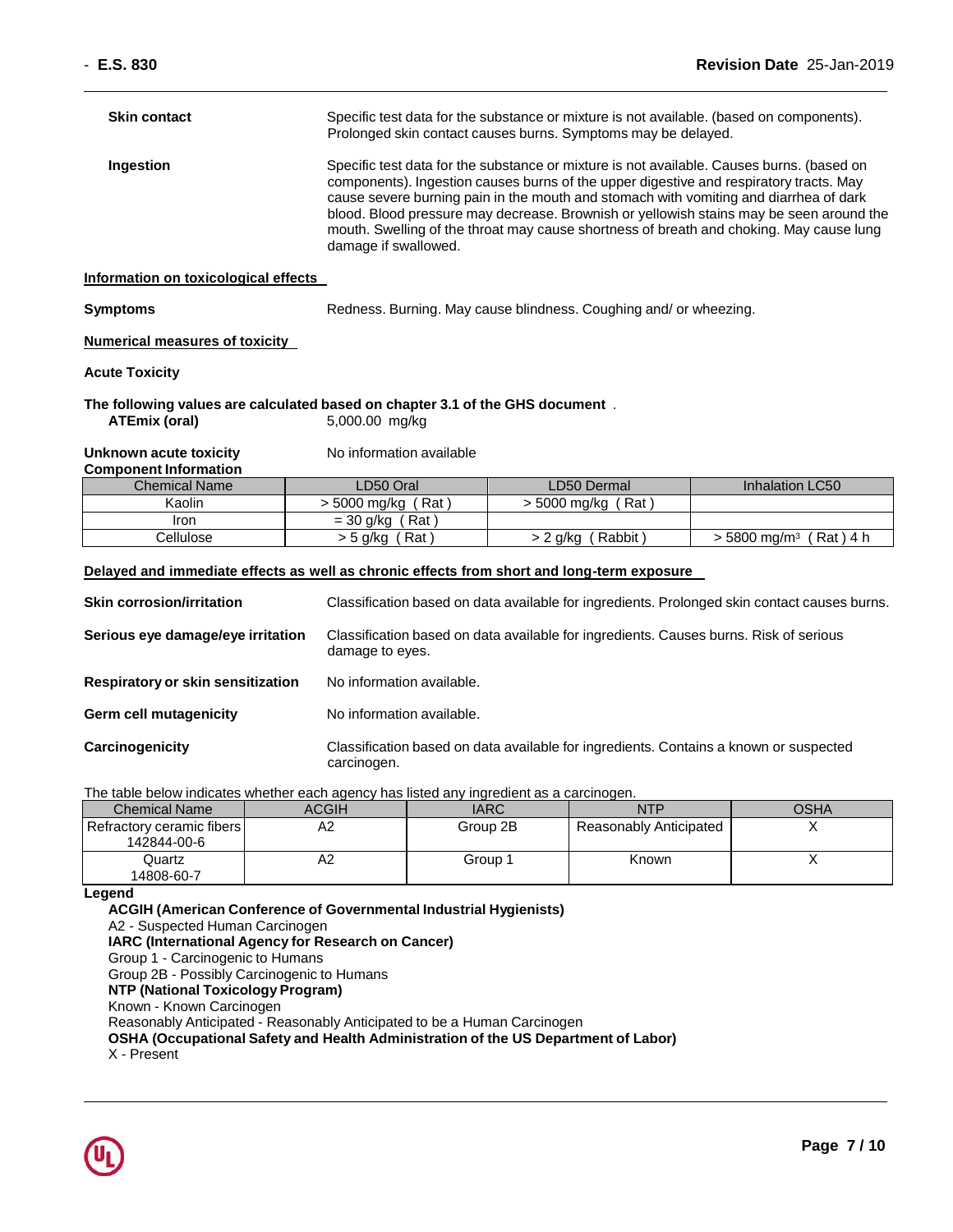| Reproductive toxicity           | No information available.                                       |
|---------------------------------|-----------------------------------------------------------------|
| <b>STOT - single exposure</b>   | No information available.                                       |
| <b>STOT - repeated exposure</b> | Causes damage to organs through prolonged or repeated exposure. |
| <b>Aspiration hazard</b>        | No information available.                                       |
|                                 |                                                                 |

# **12. ECOLOGICAL INFORMATION**

**Ecotoxicity** The environmental impact of this product has not been fully investigated.

| <b>Chemical Name</b>                                              | Toxicity to Algae                  | <b>Toxicity to Fish</b>                               | Toxicity to<br>Microorganisms | Daphnia Magna (Water<br>Flea) |
|-------------------------------------------------------------------|------------------------------------|-------------------------------------------------------|-------------------------------|-------------------------------|
| Iron                                                              |                                    | 96h LC50: = $13.6 \text{ mg/L}$<br>(Morone saxatilis) |                               |                               |
| No information available.<br><b>Persistence and Degradability</b> |                                    |                                                       |                               |                               |
| <b>Bioaccumulation</b>                                            | There is no data for this product. |                                                       |                               |                               |
| <b>Mobility</b><br>No information available.                      |                                    |                                                       |                               |                               |
| No information available.<br>Other adverse effects                |                                    |                                                       |                               |                               |
|                                                                   |                                    | <b>13. DISPOSAL CONSIDERATIONS</b>                    |                               |                               |
| Waste treatment methods                                           |                                    |                                                       |                               |                               |

| Waste from residues/unused | Dispose of in accordance with local regulations. Dispose of waste in accordance with |
|----------------------------|--------------------------------------------------------------------------------------|
| products                   | environmental legislation.                                                           |
| Contaminated packaging     | Do not reuse empty containers.                                                       |

# **14. TRANSPORT INFORMATION**

| <b>DOT</b>  | <b>NOT REGULATED</b> |
|-------------|----------------------|
| <b>TDG</b>  | Not regulated        |
| <b>MEX</b>  | <b>NOT REGULATED</b> |
| <b>ICAO</b> | <b>NOT REGULATED</b> |
| <b>IATA</b> | Not regulated        |
| <b>IMDG</b> | Not regulated        |
| RID         | <b>NOT REGULATED</b> |
| ADR         | NOT REGULATED        |

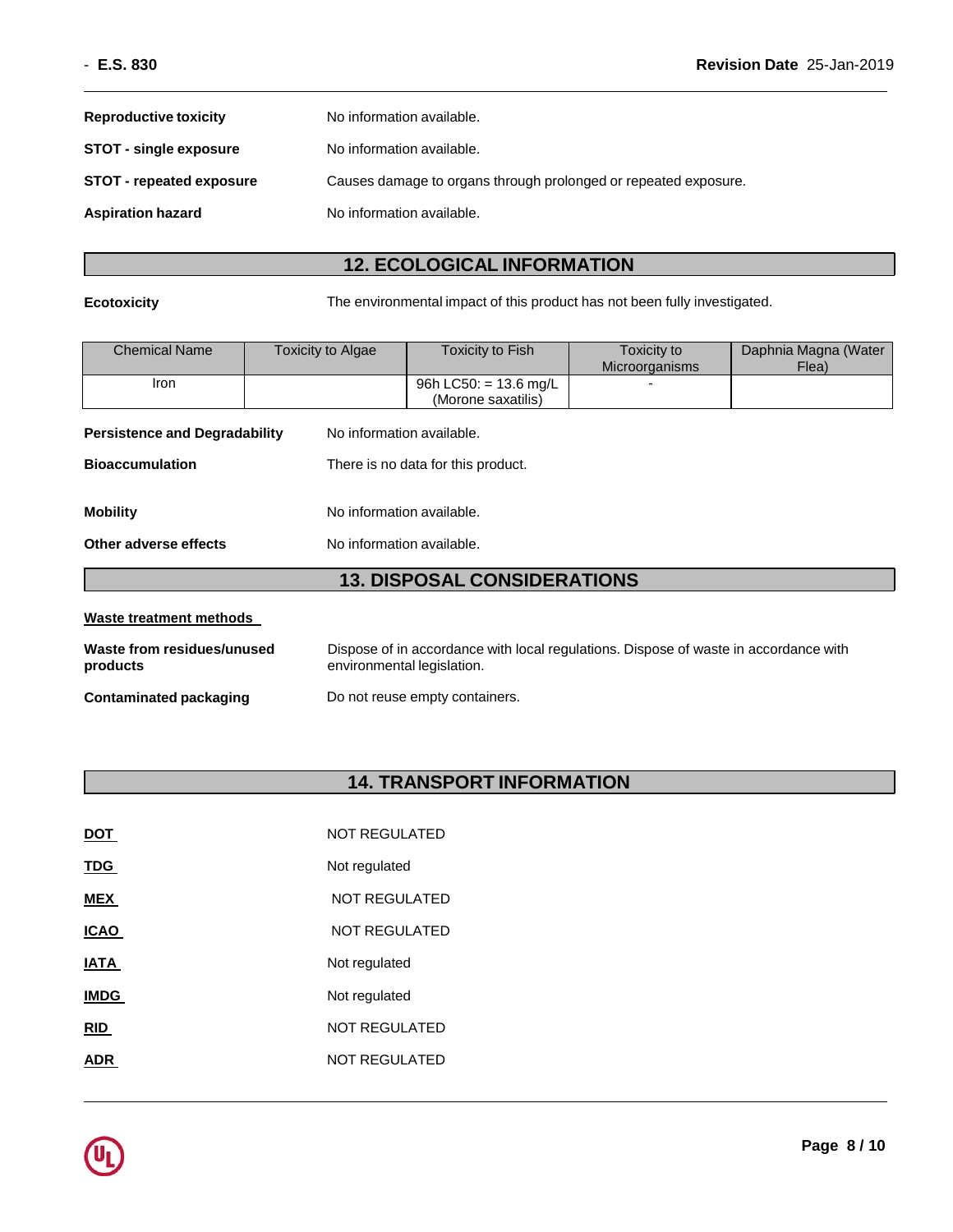### **ADN** NOT REGULATED

# **15. REGULATORY INFORMATION**

#### **Safety, health and environmental regulations/legislation specific for the substance or mixture**

#### **International Regulations**

**Ozone-depleting substances (ODS)** Not applicable

**Persistent Organic Pollutants** Not applicable

**Export Notification requirements** Not applicable

#### **International Inventories**

| <b>TSCA</b>          | Complies.                                         |
|----------------------|---------------------------------------------------|
| <b>DSL/NDSL</b>      | Complies.                                         |
| <b>EINECS/ELINCS</b> | Contact supplier for inventory compliance status. |
| <b>ENCS</b>          | Contact supplier for inventory compliance status. |
| <b>KECL</b>          | Contact supplier for inventory compliance status. |
| <b>PICCS</b>         | Contact supplier for inventory compliance status. |
| <b>AICS</b>          | Complies.                                         |

**Legend** 

**TSCA** - United States Toxic Substances Control Act Section 8(b) Inventory **DSL/NDSL** - Canadian Domestic Substances List/Non-Domestic Substances List **EINECS/ELINCS** - European Inventory of Existing Chemical Substances/European List of Notified Chemical Substances **ENCS** - Japan Existing and New Chemical Substances **KECL** - Korean Existing and Evaluated Chemical Substances **PICCS** - Philippines Inventory of Chemicals and Chemical Substances **AICS** - Australian Inventory of Chemical Substances

#### **US Federal Regulations**

#### **SARA 313**

Section 313 of Title III of the Superfund Amendments and Reauthorization Act of 1986 (SARA). This product does not contain any chemicals which are subject to the reporting requirements of the Act and Title 40 of the Code of Federal Regulations, Part 372

| Acute Health Hazard               | Yes |
|-----------------------------------|-----|
| <b>Chronic Health Hazard</b>      | No. |
| Fire Hazard                       | N٥  |
| Sudden release of pressure hazard | Nο  |
| <b>Reactive Hazard</b>            | N٥  |

#### **CWA (Clean Water Act)**

This product does not contain any substances regulated as pollutants pursuant to the Clean Water Act (40 CFR 122.21 and 40 CFR 122.42)

#### **CERCLA**

This material, as supplied, does not contain any substances regulated as hazardous substances under the Comprehensive Environmental Response Compensation and Liability Act (CERCLA) (40 CFR 302) or the Superfund Amendments and Reauthorization Act (SARA) (40 CFR 355). There may be specific reporting requirements at the local, regional, or state level pertaining to releases of this material

#### **US State Regulations**